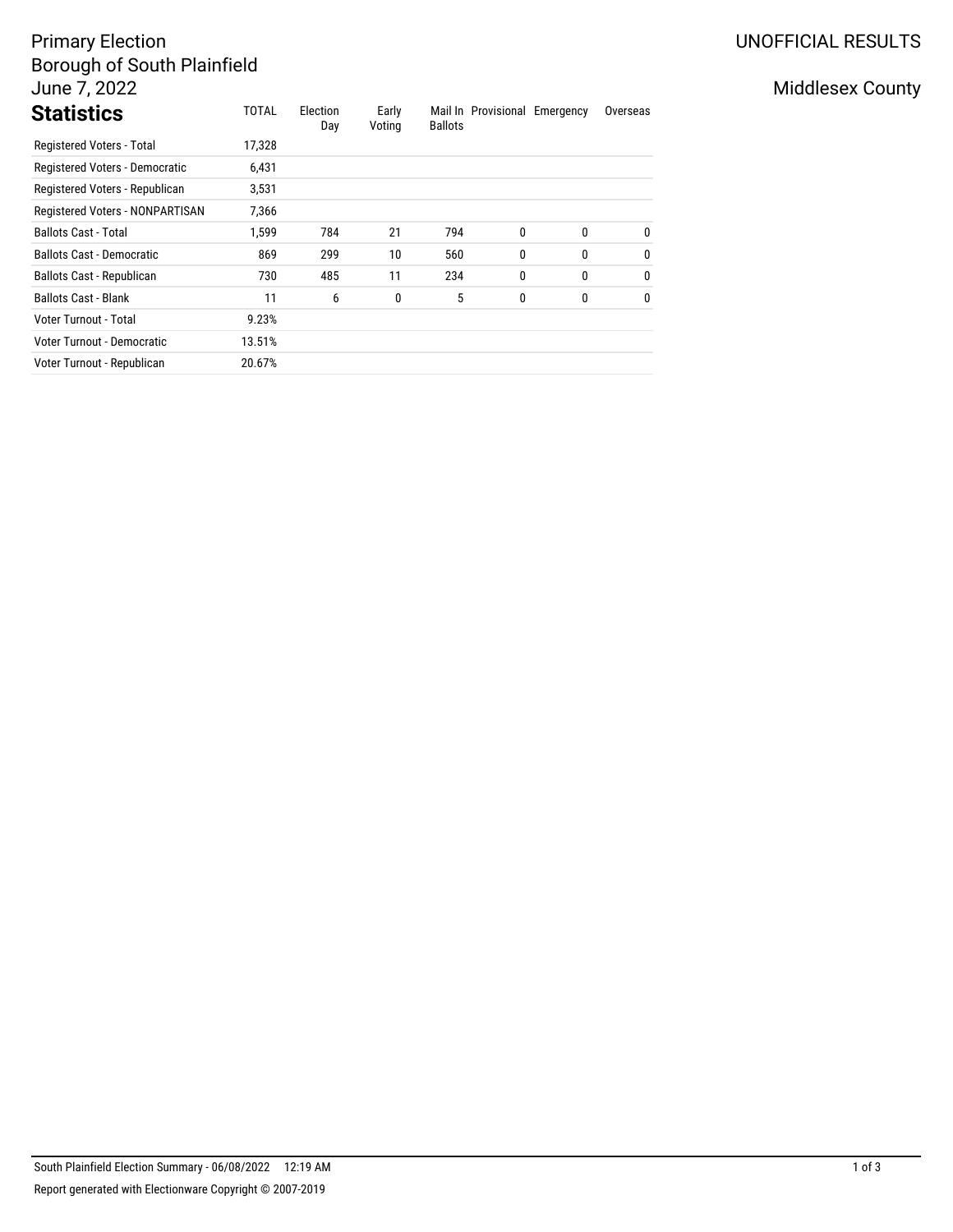## Primary Election Borough of South Plainfield June 7, 2022

## Middlesex County

# **DEM House of Representatives 6th District / 2Yr Term**<br>Vote For 1

| Vote For 1 |  |
|------------|--|
|            |  |

|                   | <b>TOTAL</b> | Election<br>Dav | Early<br>Votina | <b>Ballots</b> |              | Mail In Provisional Emergency Overseas |  |
|-------------------|--------------|-----------------|-----------------|----------------|--------------|----------------------------------------|--|
| Frank PALLONE JR. | 829          | 272             | 10              | 547            |              |                                        |  |
| Write-In Totals   |              |                 | - 0             |                | $\mathbf{u}$ |                                        |  |

#### **DEM County Sheriff / 3Yr Term**

Vote For 1

|                  | <b>TOTAL</b> | Election<br>Dav | Earlv<br>Votina | <b>Ballots</b> | Mail In Provisional Emergency | Overseas |
|------------------|--------------|-----------------|-----------------|----------------|-------------------------------|----------|
| Mildred S. SCOTT | 801          | 256             | 10              | 535            |                               |          |
| Write-In Totals  |              |                 |                 |                |                               |          |

#### **DEM Board of County Commissioners / 3Yr Term**

Vote For 3

|                                | TOTAL | Election<br>Day | Early<br>Voting | <b>Ballots</b> | Mail In Provisional Emergency |   | Overseas |
|--------------------------------|-------|-----------------|-----------------|----------------|-------------------------------|---|----------|
| Atif NAZIR                     | 191   | 75              | 3               | 113            | 0                             | 0 |          |
| Herbert L. TARBOUS             | 193   | 62              | 3               | 128            | 0                             |   |          |
| <b>Charles KENNY</b>           | 635   | 211             |                 | 417            | 0                             | 0 |          |
| Clary AZCONA-BARBER            | 600   | 204             |                 | 389            | 0                             | 0 |          |
| <b>Chanelle SCOTT McCULLUM</b> | 730   | 241             | 10              | 479            | 0                             |   |          |
| Write-In Totals                | 5     |                 |                 | 4              | 0                             |   |          |

### **DEM South Plainfield Mayor / 4Yr Term**

Vote For 1

|                   | <b>TOTAL</b> | Election<br>Dav | Early<br>Votina | <b>Ballots</b>     | Mail In Provisional Emergency | Overseas |
|-------------------|--------------|-----------------|-----------------|--------------------|-------------------------------|----------|
| No Petition Filed |              |                 |                 |                    |                               |          |
| Write-In Totals   |              |                 |                 | $\mathbf{\Lambda}$ |                               |          |

#### **DEM South Plainfield Borough Council / 3Yr Term**

Vote For 2

|                   | TOTAL | Election<br>Dav | Early<br>Votina | <b>Ballots</b> | Mail In Provisional Emergency | Overseas |
|-------------------|-------|-----------------|-----------------|----------------|-------------------------------|----------|
| No Petition Filed |       |                 |                 |                |                               |          |
| No Petition Filed |       |                 |                 |                |                               |          |
| Write-In Totals   | 19    |                 |                 |                |                               |          |

### **REP House of Representatives 6th District / 2Yr Term**

Vote For 1

|                  | TOTAL | Election<br>Day | Early<br>Voting | <b>Ballots</b> | Mail In Provisional Emergency | Overseas |
|------------------|-------|-----------------|-----------------|----------------|-------------------------------|----------|
| Susan M. KILEY   | 423   | 273             | g               | 141            |                               |          |
| <b>Rik MEHTA</b> | 172   | 123             |                 | 49             |                               |          |
| Thomas TOOMEY    | 109   | 78              |                 | 29             |                               |          |
| Write-In Totals  |       |                 |                 |                |                               |          |

#### **REP County Sheriff / 3Yr Term** Vote For 1

|                   | <b>TOTAL</b> | Election<br>Dav | Early<br>Votina | <b>Ballots</b> | Mail In Provisional Emergency | Overseas |
|-------------------|--------------|-----------------|-----------------|----------------|-------------------------------|----------|
| Brian W. WOJACZYK | 620          | 395             |                 | 214            |                               |          |
| Write-In Totals   |              | $\mathbf{u}$    |                 |                |                               |          |